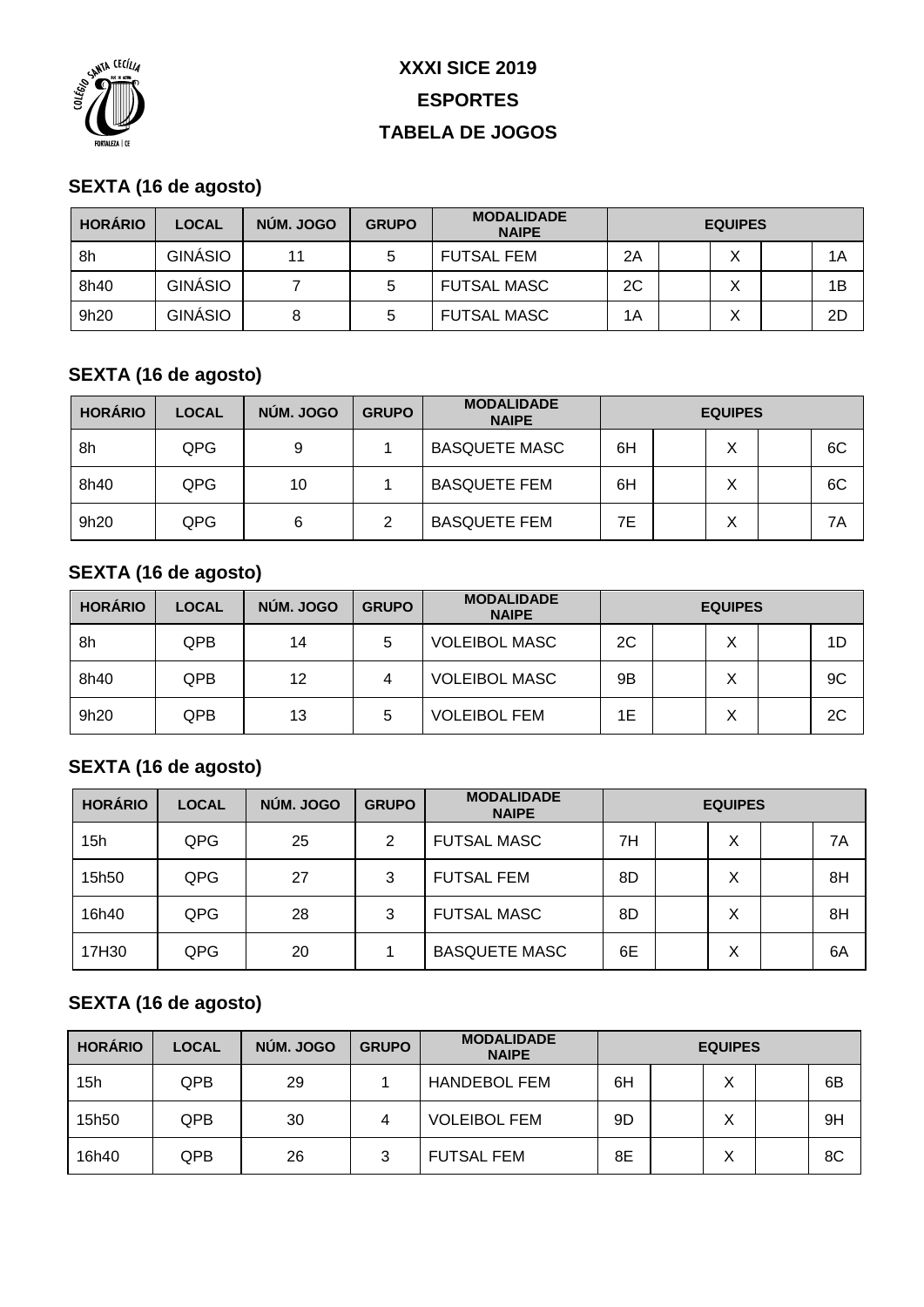

**XXXI SICE 2019**

**ESPORTES**

### **TABELA DE JOGOS**

# **SÁBADO (17 de agosto)**

| <b>HORÁRIO</b> | <b>LOCAL</b>   | NÚM. JOGO | <b>GRUPO</b>   | <b>MODALIDADE</b><br><b>NAIPE</b> | <b>EQUIPES</b> |  |   |  |           |
|----------------|----------------|-----------|----------------|-----------------------------------|----------------|--|---|--|-----------|
| 12h            | <b>GINÁSIO</b> | 22        | 2              | <b>HANDEBOL FEM</b>               | 7H             |  | X |  | 7B        |
| 12h40          | <b>GINÁSIO</b> | 21        | 4              | <b>HANDEBOL FEM</b>               | 9C             |  | X |  | 9B        |
| 13h20          | <b>GINÁSIO</b> | 23        | 2              | <b>HANDEBOL MASC</b>              | 7C             |  | X |  | 7A        |
| 14h            | <b>GINÁSIO</b> | 53        | 5              | <b>HANDEBOL FEM</b>               | 1E             |  | X |  | 2C        |
| 14h40          | <b>GINÁSIO</b> | 54        | $\overline{4}$ | <b>HANDEBOL FEM</b>               | 9H             |  | X |  | <b>9A</b> |
| 15h20          | <b>GINÁSIO</b> | 55        | 4              | <b>HANDEBOL MASC</b>              | 9H             |  | X |  | <b>9A</b> |
| 16h            | <b>GINÁSIO</b> | 56        | 5              | <b>FUTSAL MASC</b>                | 1E             |  | X |  | 2B        |
| 16h40          | <b>GINÁSIO</b> | 57        | 4              | <b>FUTSAL MASC</b>                | <b>9A</b>      |  | X |  | 9C        |
| 17h20          | GINÁSIO        | 58        | 5              | <b>FUTSAL FEM</b>                 | 2D             |  | X |  | 1D        |
| 18h            | GINÁSIO        | 59        | 5              | <b>FUTSAL FEM</b>                 | 2C             |  | X |  | 1B        |
| 18h40          | GINÁSIO        | 60        | 2              | <b>FUTSAL FEM</b>                 | Venc<br>7Bx7D  |  | X |  | 7C        |

## **SÁBADO (17 de agosto)**

| <b>HORÁRIO</b> | <b>LOCAL</b> | NÚM. JOGO | <b>GRUPO</b>   | <b>MODALIDADE</b><br><b>NAIPE</b> | <b>EQUIPES</b> |  |   |  |           |
|----------------|--------------|-----------|----------------|-----------------------------------|----------------|--|---|--|-----------|
| 12h            | QPG          | 61        | $\overline{2}$ | <b>FUTSAL MASC</b>                | 7В             |  | X |  | 7D        |
| 12h40          | QPG          | 62        | $\overline{2}$ | <b>FUTSAL FEM</b>                 | 7H             |  | X |  | 7A        |
| 13h20          | QPG          | 63        | $\overline{4}$ | <b>FUTSAL FEM</b>                 | 9D             |  | X |  | 9H        |
| 14h            | QPG          | 64        | 1              | <b>FUTSAL MASC</b>                | 6B             |  | X |  | 6D        |
| 14h40          | QPG          | 65        | 3              | <b>FUTSAL MASC</b>                | 8E             |  | X |  | 8C        |
| 15h20          | QPG          | 66        | 4              | <b>FUTSAL FEM</b>                 | 9A             |  | X |  | 9C        |
| 16h            | QPG          | 67        | 3              | <b>BASQUETE MASC</b>              | 8H             |  | X |  | 8B        |
| 16h40          | QPG          | 68        | 3              | <b>BASQUETE FEM</b>               | 8A             |  | X |  | 8C        |
| 17h20          | QPG          | 69        | 1              | <b>BASQUETE FEM</b>               | Venc<br>6Ex6A  |  | X |  | 6D        |
| 18h            | QPG          | 70        | 4              | <b>BASQUETE FEM</b>               | 9D             |  | X |  | <b>9A</b> |
| 18h40          | QPG          | 71        | 4              | <b>BASQUETE MASC</b>              | 9H             |  | X |  | 9C        |